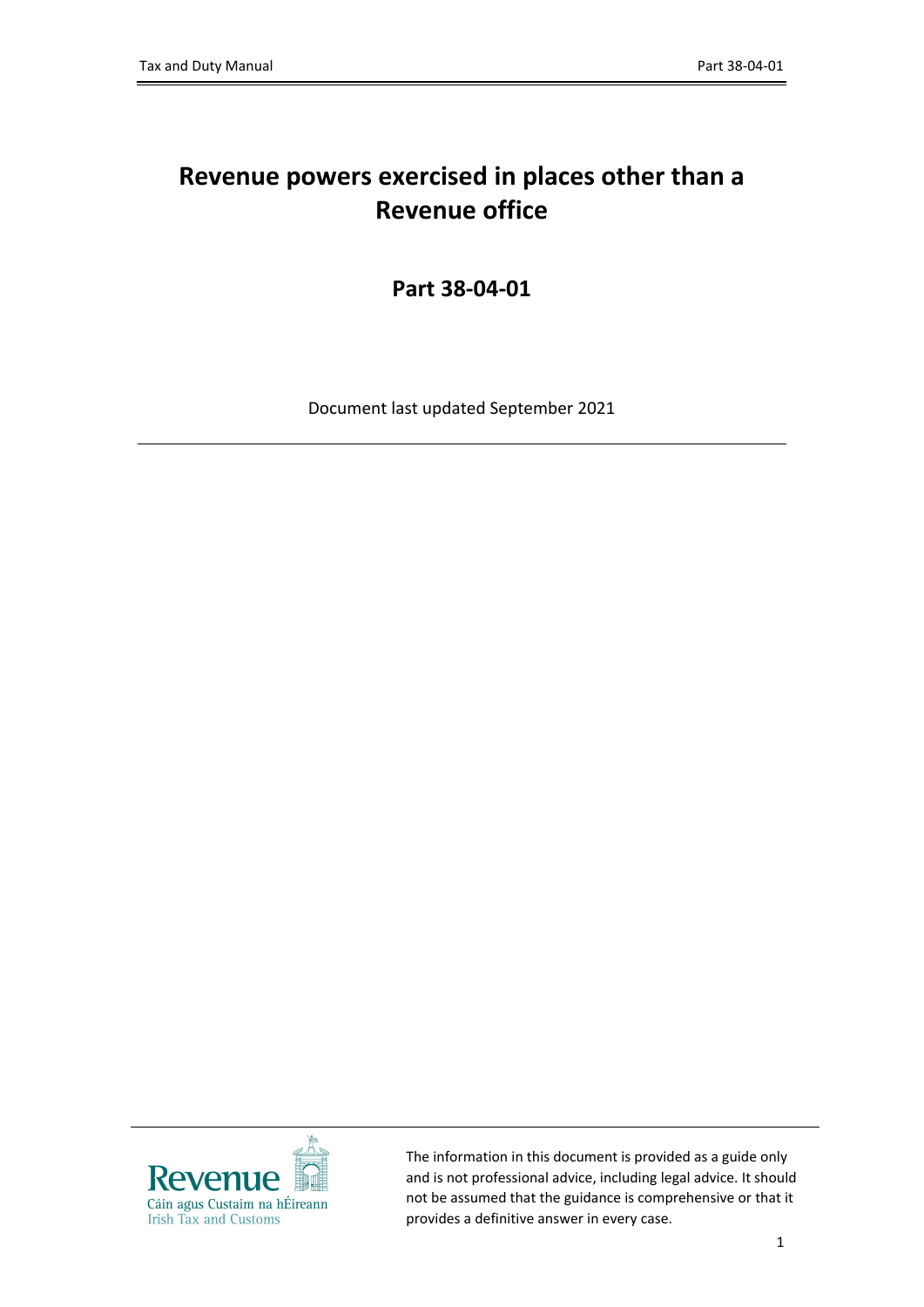### **Table of Contents**

| 1             |     |                                                          |  |
|---------------|-----|----------------------------------------------------------|--|
| $\mathcal{P}$ |     |                                                          |  |
|               | 2.1 |                                                          |  |
|               | 2.2 |                                                          |  |
|               | 2.3 |                                                          |  |
| 3             |     |                                                          |  |
| 4             |     |                                                          |  |
|               | 4.1 |                                                          |  |
| 5.            |     |                                                          |  |
|               | 5.1 |                                                          |  |
|               | 5.2 |                                                          |  |
| 6             |     |                                                          |  |
| 7             |     |                                                          |  |
|               | 7.1 |                                                          |  |
|               | 7.2 |                                                          |  |
|               | 7.3 |                                                          |  |
|               | 7.4 |                                                          |  |
| 8             |     |                                                          |  |
| 9             |     |                                                          |  |
| 10            |     | Requiring assistance from taxpayers and other persons 10 |  |
| 11            |     |                                                          |  |
| 12            |     |                                                          |  |
| 13            |     |                                                          |  |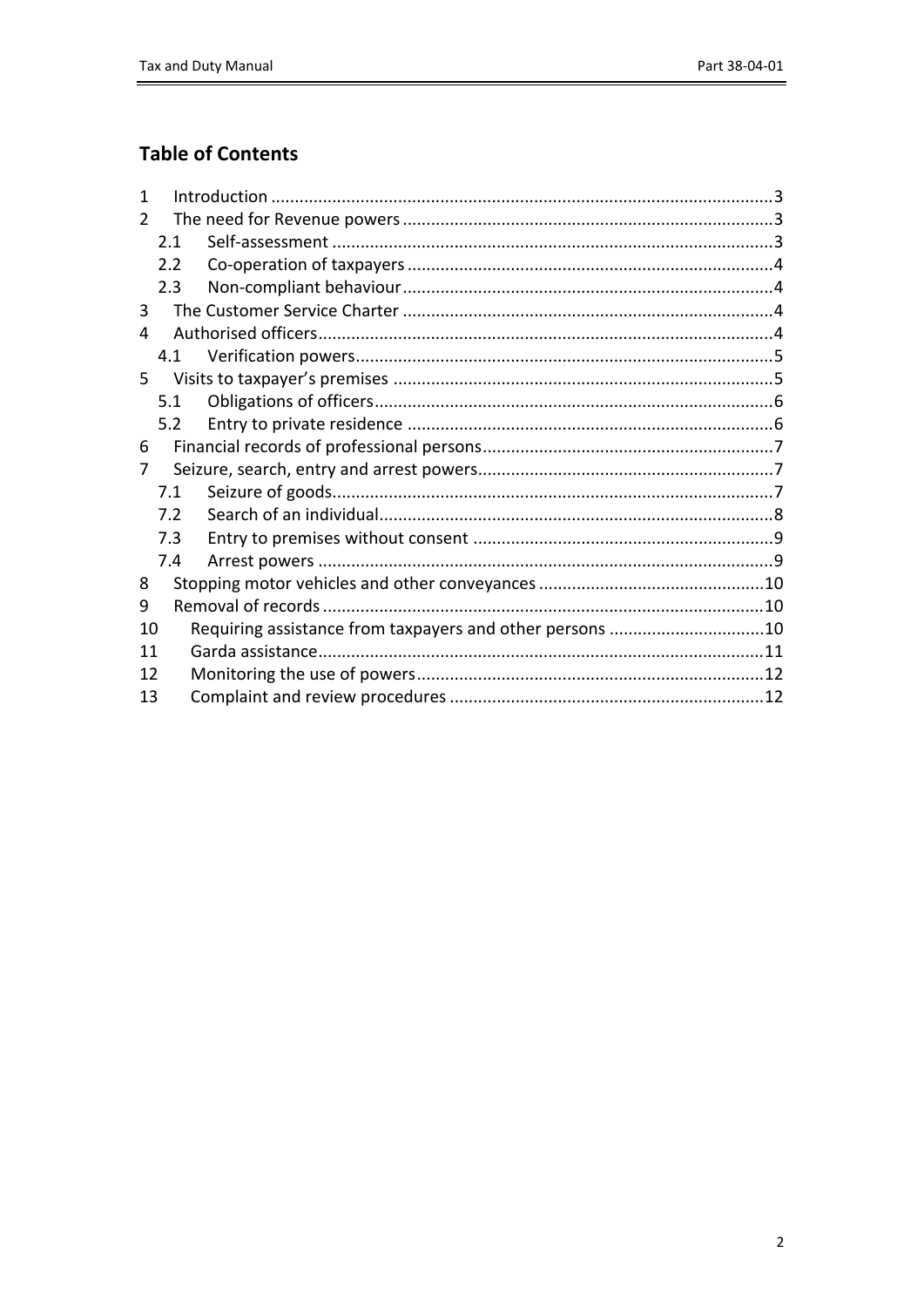# <span id="page-2-0"></span>1 Introduction

The Manual sets out the Revenue Commissioners' policy on the exercise of statutory powers by Revenue officers in dealings with taxpayers for Revenue purposes in places other than at a Revenue office. These functions are carried out by Revenue officers in taxpayers' premises, at ports and airports and by use of mobile task units, throughout the State. The Manual also covers certain powers of search. The purpose of the Manual is to ensure that these Revenue powers are used in a proper manner and that taxpayers are aware of their rights as well as their obligations.

Revenue officers who are required to exercise Revenue powers are specially authorised by the Revenue Commissioners for that purpose. All Revenue officers who are authorised to exercise powers are issued with an Identity Card, which shows the powers for which they are authorised. The officer may also have a separate written document, which contains authorisation under other legislation. Revenue officers are required to carry their Identity Card with them, when exercising powers on outdoor duty, and to produce it on request.

#### In this Manual:

"authorised" is used to describe the process whereby an officer is authorised to exercise the functions (including powers and duties) specified in statutory provisions under tax, customs or excise law, and "authorisation" and "authorised officer" should be read accordingly;

"tax" is used to cover any tax, duty, levy or charge under the care and management of the Revenue Commissioners and "taxpayer" and "taxation" should be read accordingly; and "taxpayer" also includes all members of the public dealt with by Revenue officials in the discharge of Revenue responsibilities, including those not involving a tax charge.

### <span id="page-2-1"></span>2 The need for Revenue powers

### <span id="page-2-2"></span>2.1 Self-assessment

Most transactions between taxpayers and Revenue are on a self-assessment basis; that is, returns and other information filed by taxpayers are accepted as the basis for processing tax liabilities or discharging other Revenue responsibilities. To be effective, all self-assessment systems must be backed up by a process to verify the returns and other information supplied. Tax legislation therefore contains a range of powers which enable Revenue to carry out all its functions in dealing with compliant and non-compliant taxpayers. In some instances, the verification objectives are best achieved by a visit to the taxpayer. In some cases, such a visit may be the only way of making progress.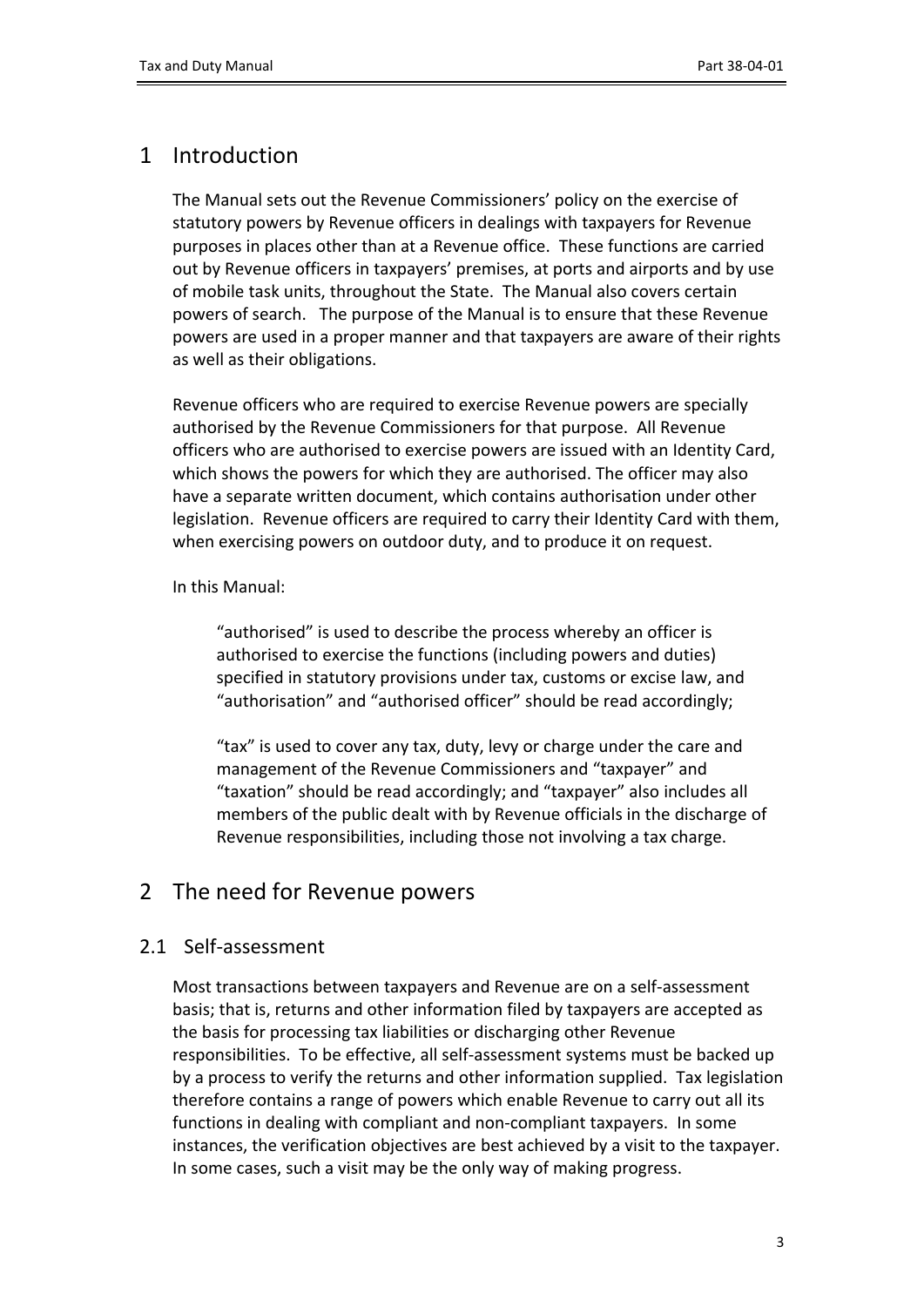### <span id="page-3-0"></span>2.2 Co-operation of taxpayers

Most taxpayers co-operate fully with Revenue requirements. This allows Revenue to function in a speedy and efficient manner with the minimum of disruption to taxpayers. This co-operation also means that in everyday situations only very basic powers are used, for example, those allowing examination and sampling of goods and entry to premises to examine and, if necessary, take copies of records.

### <span id="page-3-1"></span>2.3 Non-compliant behaviour

A small minority of taxpayers seek to evade their obligations and do not wish to co-operate with Revenue requirements, including those that may arise in connection with Revenue compliance interventions, including audit, and other visits. If this position was not adequately addressed, those persons would not pay their fair share of taxation or fully meet their compliance obligations, while compliant taxpayers could be put at a competitive disadvantage.

### <span id="page-3-2"></span>3 The Customer Service Charter

The use of Revenue powers is subject to legal provisions and constraints as contained in the relevant legislation, which must be respected by Revenue officials. Officers are at all times required to operate within the terms of the [Customer](https://www.revenue.ie/en/corporate/information-about-revenue/customer-service/customer-charter/index.aspx) [Service](https://www.revenue.ie/en/corporate/information-about-revenue/customer-service/customer-charter/index.aspx) [Charter,](https://www.revenue.ie/en/corporate/information-about-revenue/customer-service/customer-charter/index.aspx) which reflects wider provisions relating to taxpayers' rights and obligations. Officers must also proceed in accordance with the orders, instructions and directions of the Revenue Commissioners. Visits are required to be carried out at reasonable times, in an impartial manner, with due respect for taxpayers' privacy and consideration for any possible inconvenience involved in a Revenue visit.

# <span id="page-3-3"></span>4 Authorised officers

Revenue powers can be exercised only by officers who have been specially authorised for that purpose by the Revenue Commissioners. The Revenue Commissioners ensure that only suitable officers are authorised, that those officers receive appropriate training and instruction and that, through their Identity Card or other authorisation in writing, their authority is verifiable. An officer will be authorised by the Revenue Commissioners only following a recommendation of suitability from a senior officer nominated by the Revenue Commissioners for that purpose.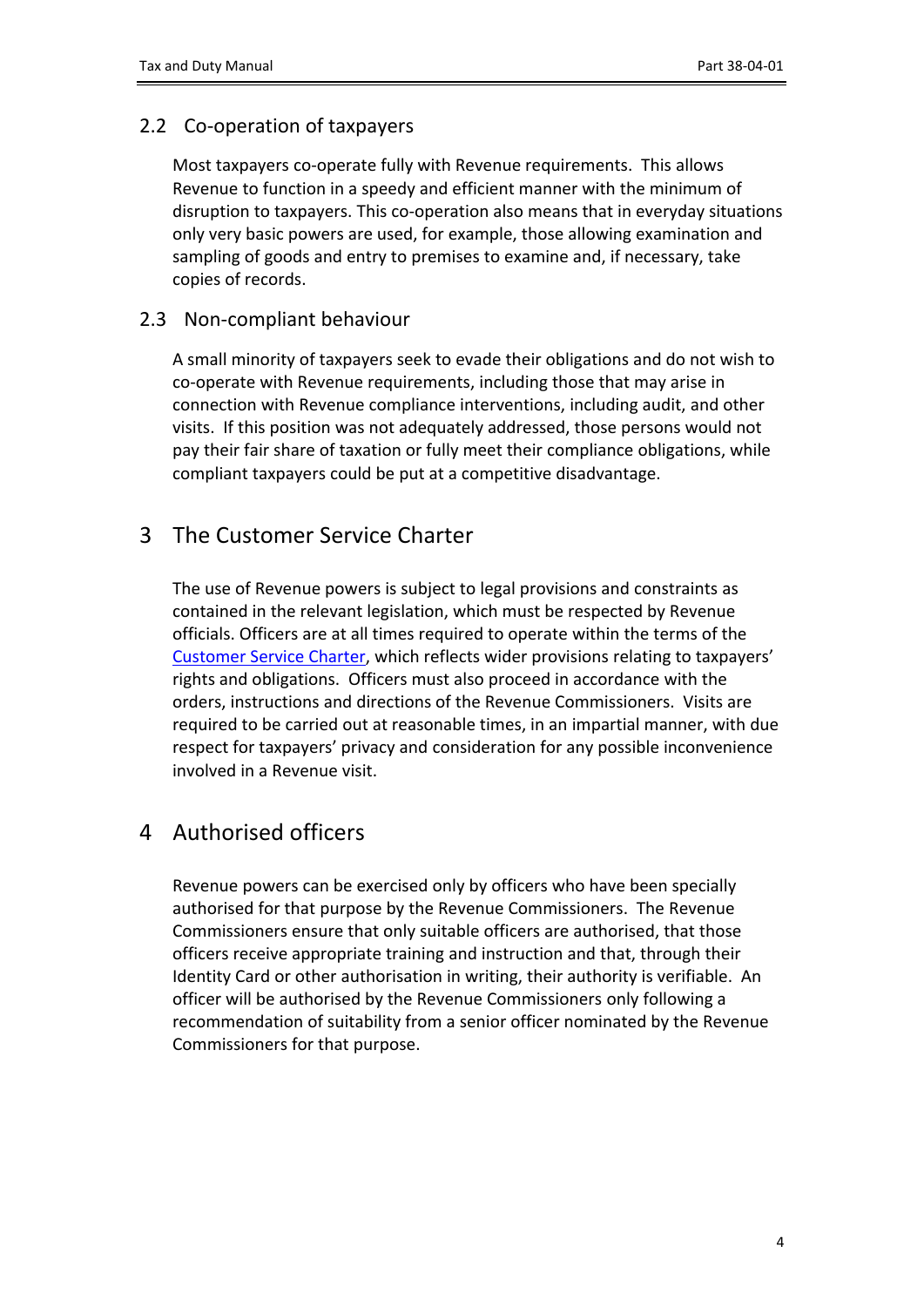An officer's authorisation is set out on his or her Identity Card. The Identity Card contains:

- the officer's name;
- the officer's photograph;
- a list of the legislation for which the officer is authorised;
- a facsimile of the signature of the Revenue Commissioner by whom the officer was authorised; and
- the Revenue hologram.

The officer may also have a separate written document, which contains authorisation under other legislation.

The Identity Card and its contents are provided for in Section 858 Taxes Consolidation Act 1997 (TCA). That section provides that the production by an officer of his or her Identity Card to a person will be taken as evidence of authorisation and will satisfy the officer's obligation to produce his or her authorisation to that person when required to do so.

#### <span id="page-4-0"></span>4.1 Verification powers

The verification powers of Revenue officers can be divided into two categories:

- normal verification powers usually exercised with the consent of the taxpayer, such as entry to premises to examine, copy or remove records (including records stored on computer) and to examine and sample goods;
- more exceptional powers, to be used in certain limited or non-routine circumstances, such as search for records and goods, detention and seizure of goods, entry to private residences in accordance with a Court Order or search warrant and arrest of persons in certain limited circumstances in accordance with the law.

### <span id="page-4-1"></span>5 Visits to taxpayer's premises

Normal visits to a taxpayer's premises fall into the following three categories:

- routine visits:
- checking of records or stock, or examination of consignments; and
- detailed examination of a taxpayer's records or goods.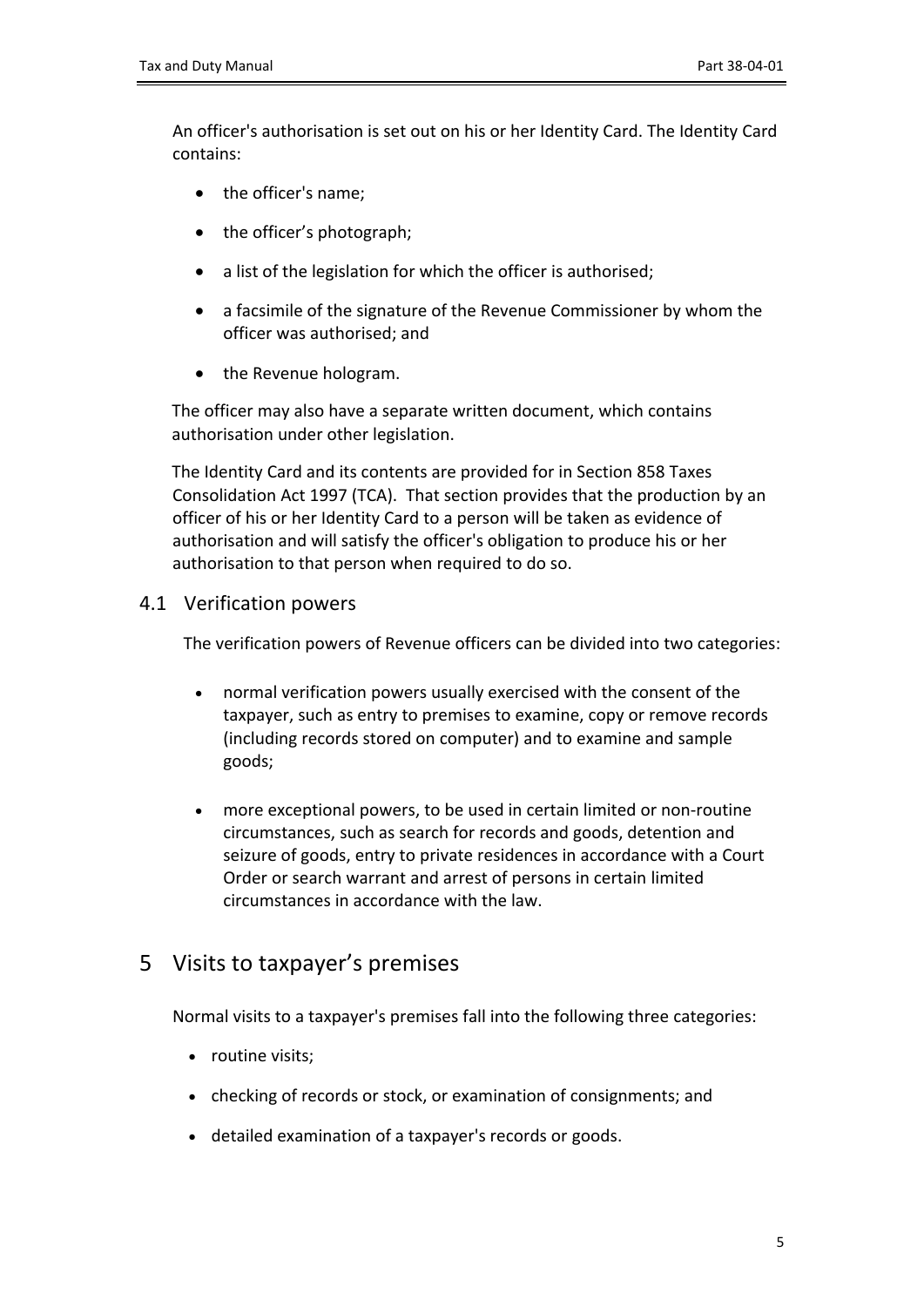**Routine visits**: Many Revenue visits to a taxpayer's premises involve only routine matters - for example, explanation for a transaction or sight of a document. Such visits will be brief and may be made without a prior appointment. If such a visit inconveniences a taxpayer, or the matters arising cannot be readily dealt with, officers will arrange the visit for a more suitable time.

**Records and stock checks and examination of consignments**: Revenue officers involved in Customs or Excise duties make visits to taxpayers' premises without prior appointment to carry out records and stock checks and perform examinations. Such checks will be carried out with the least possible inconvenience to the taxpayer.

**Detailed examinations**: A visit, other than one involving routine matters or stock checks, or examination of consignments, is normally pre-arranged and officers attempt to arrange the visit at a time convenient for the taxpayer and his or her adviser. Taxpayers are advised in advance of the proposed time and purpose of the visit and what records it is intended to examine.

#### <span id="page-5-0"></span>5.1 Obligations of officers

On meeting taxpayers, officers exercising Revenue powers are required to identify themselves, show their Identity Card and state the purpose of the meeting. Officers should also provide business cards showing the address and telephone number of their office.

These procedures do not apply to Customs or Excise checks carried out in clearly defined areas of operation where officers are easily identifiable as such (for example, at sea and air terminals). However, officers should always have their Identity Card with them when on official business and be prepared to produce it on request.

Every effort is made to limit the impact of a visit on a taxpayer's normal routine by organising the visit in a way that suits the taxpayer. Compliance with any reasonable requests from an officer should enable most visits or meetings to be carried out speedily and efficiently and should obviate the necessity for repeat visits or a prolonged audit or enquiry.

Exceptionally, if there is reason to believe that advance notice of a visit would not be appropriate, the normal procedure for advance notice of visits would not apply.

#### <span id="page-5-1"></span>5.2 Entry to private residence

During routine or pre-arranged visits, entry to that portion of premises used wholly and exclusively as a private residence will occur only with the consent of the occupier. (Entry to such premises without consent would arise only in circumstances referred to in paragraph 7 below.)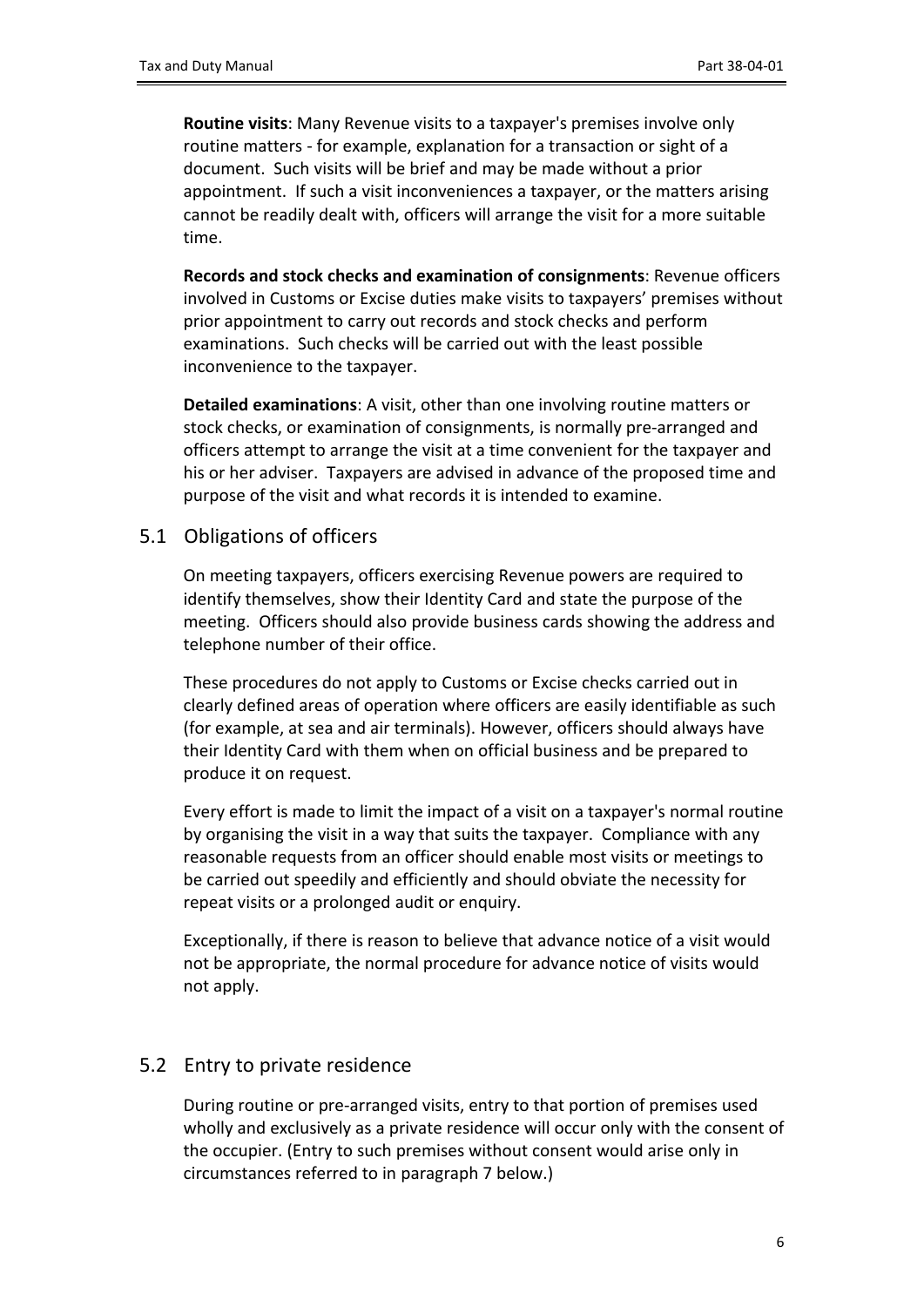# <span id="page-6-0"></span>6 Financial records of professional persons

Officers may, within their powers, examine the financial records of professional persons. Officers will not encroach on areas of advice given by professionals to clients. They will not enquire into information disclosed by clients to their advisers, including information which might be relevant to court proceedings, actions or settlements.

### <span id="page-6-1"></span>7 Seizure, search, entry and arrest powers

Revenue legislation contains provisions giving specific non-routine powers designed to counter evasion and obstruction. These include powers of seizure, search, entry to premises (including a private residence in certain circumstances) to conduct enquiries or investigations, and powers of arrest in certain limited circumstances.

The Revenue Commissioners are intent on ensuring that these powers continue to be directed in a controlled and specific manner. The possible use of these powers arises for consideration only in specific circumstances and does not arise in the course of a routine or pre-arranged visit where the taxpayer co-operates with the officer. The level of management from which approval must be obtained will vary according to the power being used.

### <span id="page-6-2"></span>7.1 Seizure of goods

In VAT enquiries, a detention of goods arises only:

- if goods supplied for export at the zero rate of VAT are retained for sale on the home market,
- if goods are obtained at zero-rate in another Member State by fraudulent use of a VAT number, or
- if goods are supplied by a taxable person who does not register for VAT.

Other goods, which may be detained or seized by Revenue officers, include the following:

- Goods imported or exported without clearing Customs formalities or without payment of import charges;
- Goods the importation or exportation of which is prohibited or restricted;
- Motor vehicles on which Vehicle Registration Tax or VAT has been evaded;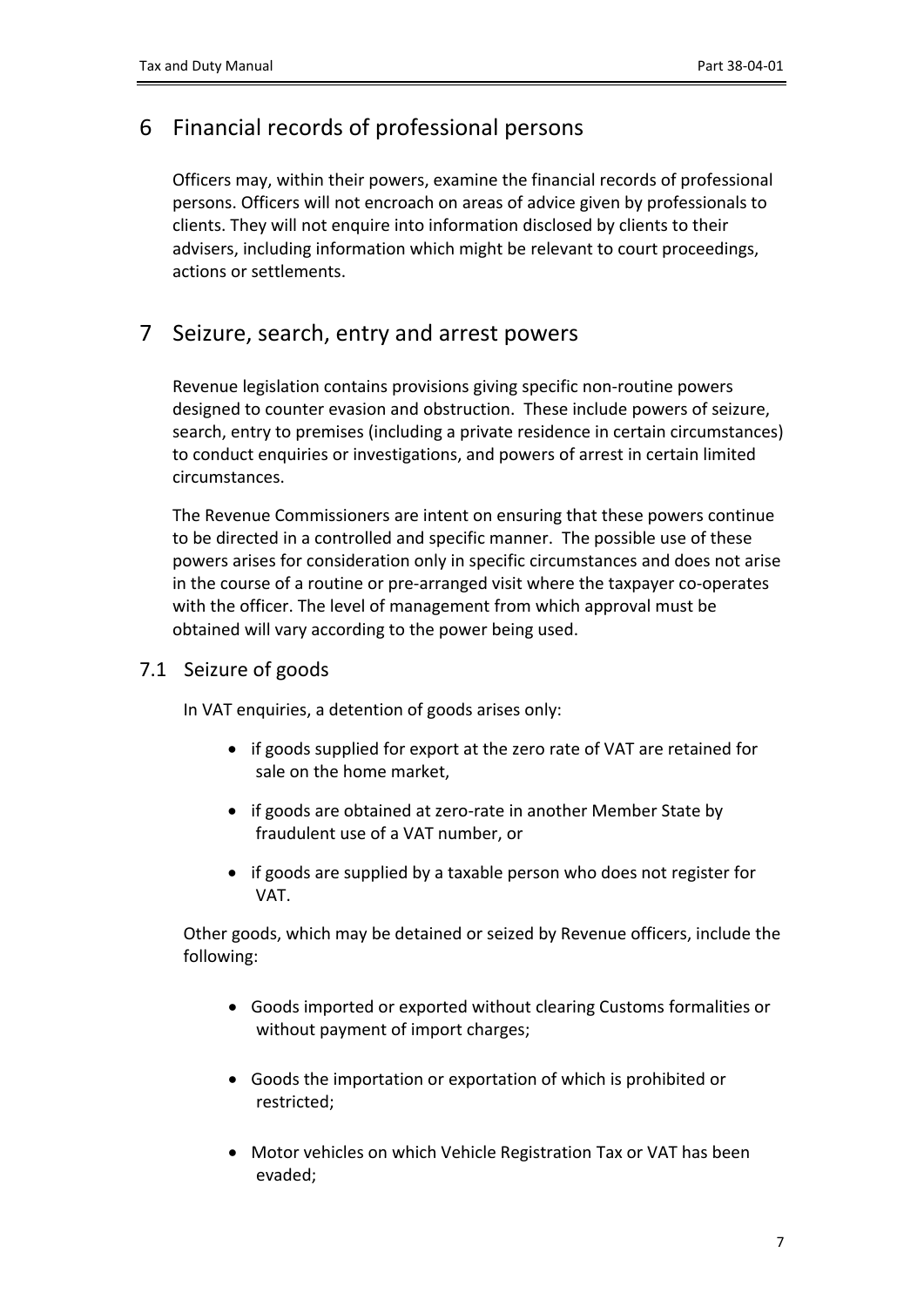- $\bullet$  Illicit tobacco and alcohol products;
- Goods on which excise duty has been evaded;
- Rebated marked gas oil (diesel) or kerosene from which the proper markers (chemical marker and colourant) have been removed;
- Vehicles or conveyances used in the transport of goods liable to forfeiture, as above;
- Materials and equipment used for the removal of the marker from gas oil or kerosene;
- Materials and equipment used for the manufacture of illicit tobacco or alcohol products; and
- Amusement and gaming machines not properly licensed.

When an officer detains goods, the taxpayer must be given an itemised list of the items detained and, in due course, if the goods are being formally seized, a notice to that effect must be given. Where vehicles or conveyances are detained, officers will, as far as practicable, seek to minimise inconvenience to the driver and passengers.

<span id="page-7-0"></span>7.2 Search of an individual

The question of search of an individual, other than for Customs purposes, arises in very limited circumstances and only if an officer has reason to believe that an individual has evidence which may be required in criminal proceedings relating to VAT about his or her person and does not produce it on request. In Customs cases, search of an individual will arise only if the officer has reason to believe that the individual has goods which have not been declared about his or her person and has failed to produce them on request.

These searches involve the examination of an individual's outer garments and, except for suspected drug smuggling cases, would not involve removal of other clothing or intimate body searches. In the case of persons suspected of carrying drugs in internal body concealments, officers engaged in Customs duties use the latest best practice in this sensitive area in consultation with their superior officers. (In no circumstances are internal body searches undertaken by Revenue officers). An individual will be searched only by an officer of the appropriate gender.

[Section](http://www.irishstatutebook.ie/eli/2015/act/18/section/30/enacted/en/html#sec30) [30](http://www.irishstatutebook.ie/eli/2015/act/18/section/30/enacted/en/html#sec30) [Customs](http://www.irishstatutebook.ie/eli/2015/act/18/section/30/enacted/en/html#sec30) [Act](http://www.irishstatutebook.ie/eli/2015/act/18/section/30/enacted/en/html#sec30) [2015](http://www.irishstatutebook.ie/eli/2015/act/18/section/30/enacted/en/html#sec30) provides for the power to search an individual for Customs purposes.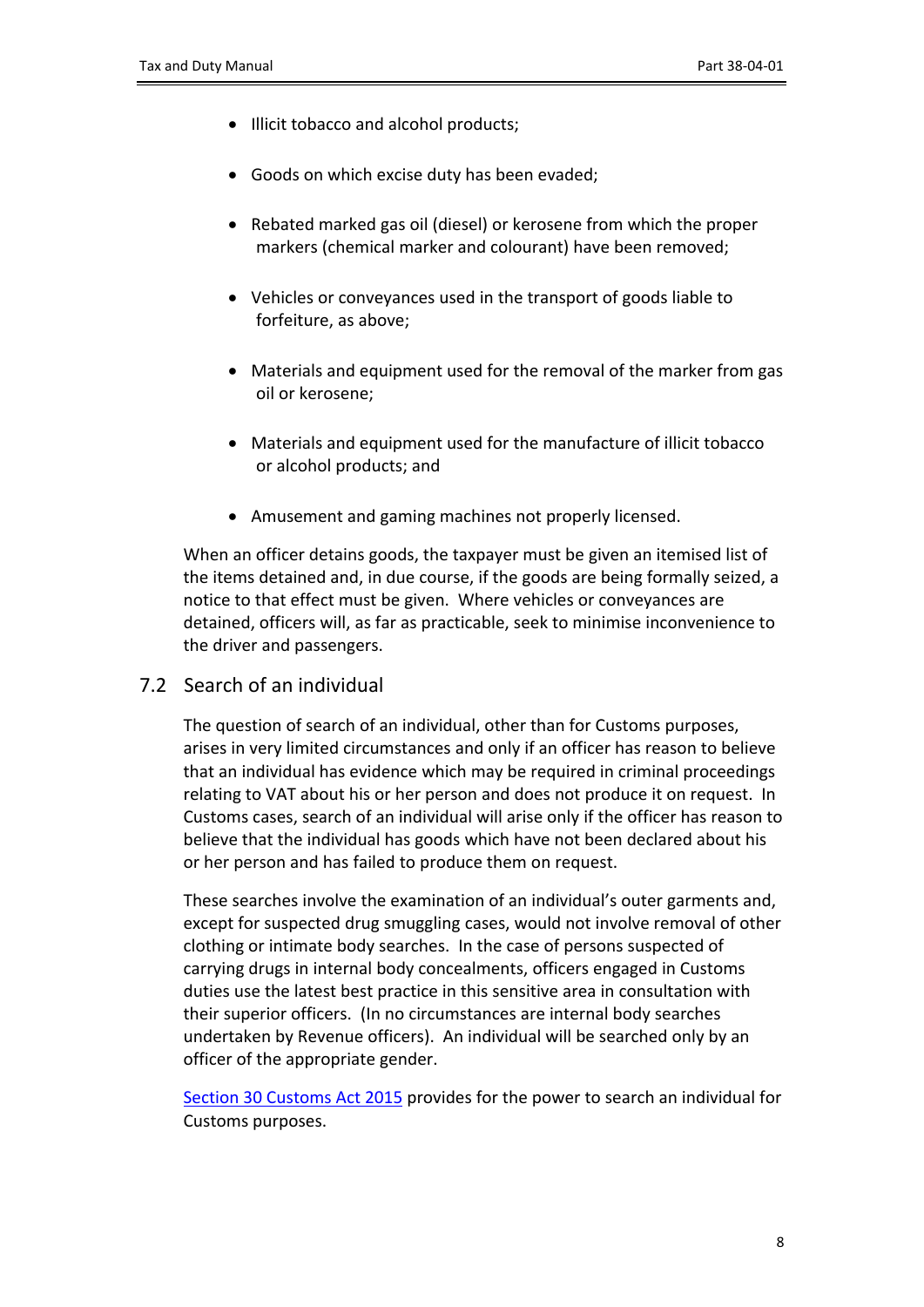[Section 138 of Finance Act 2001 does not allow for search of an individual but does provide a power of search of receptacles in connection with suspected tobacco offences.]

### <span id="page-8-0"></span>7.3 Entry to premises without consent

A search of any premises will arise only if prohibited, smuggled or illicit goods (including illegally manufactured alcohol or tobacco products or fuel from which prescribed markers have been removed) or documents relating to smuggling or evasion are believed to be present, or in other limited circumstances. For example, a search of premises would happen if an individual does not produce records or goods required for examination when requested to do so and an officer has reason to believe that the records or goods required for examination are in the premises and would constitute evidence of serious evasion.

Entry to a premises under a search warrant, where that is required, may occur in cases dealt with by Investigations and Prosecutions Division in the course of investigation with a view to prosecution, and in cases investigated by enforcement staff in Customs Division.

Entry by an officer to a premises, or a portion of a premises, which is occupied wholly and exclusively as a private residence, without the consent of the occupier, arises only in limited circumstances and requires approval at senior management level in all cases, as well as a Court Order or search warrant as prescribed by law.

### <span id="page-8-1"></span>7.4 Arrest powers

The question of arrest by a Revenue officer for VAT purposes arises only where there are grounds for suspecting that a criminal offence in relation to VAT has been committed by an individual who is not established in the State or who is thought likely to leave the State.

In Customs or Excise cases, the question of arrest will arise where an officer reasonably suspects a serious offence has been committed under Customs and Excise legislation. Apart from drug smuggling cases, an arrest will in practice only be made as a last resort. The occasions when an arrest may be carried out include:

- where the person is not resident in the State, or is likely to leave the State;
- where an officer has been seriously obstructed or assaulted in the course of an investigation (for example, in the prevention of smuggling, at an oil laundry or at an illicit still).

The powers of arrest for Excise purposes, set out in [Section](http://www.irishstatutebook.ie/eli/2001/act/7/section/139/enacted/en/html) [139](http://www.irishstatutebook.ie/eli/2001/act/7/section/139/enacted/en/html) [Finance](http://www.irishstatutebook.ie/eli/2001/act/7/section/139/enacted/en/html) [Act](http://www.irishstatutebook.ie/eli/2001/act/7/section/139/enacted/en/html) [2001,](http://www.irishstatutebook.ie/eli/2001/act/7/section/139/enacted/en/html) do not extend to tobacco tax stamp offences. However, that section provides authorised officers with a power of detention in relation to such offences, for the purposes of handing over an individual to An Garda Síochána.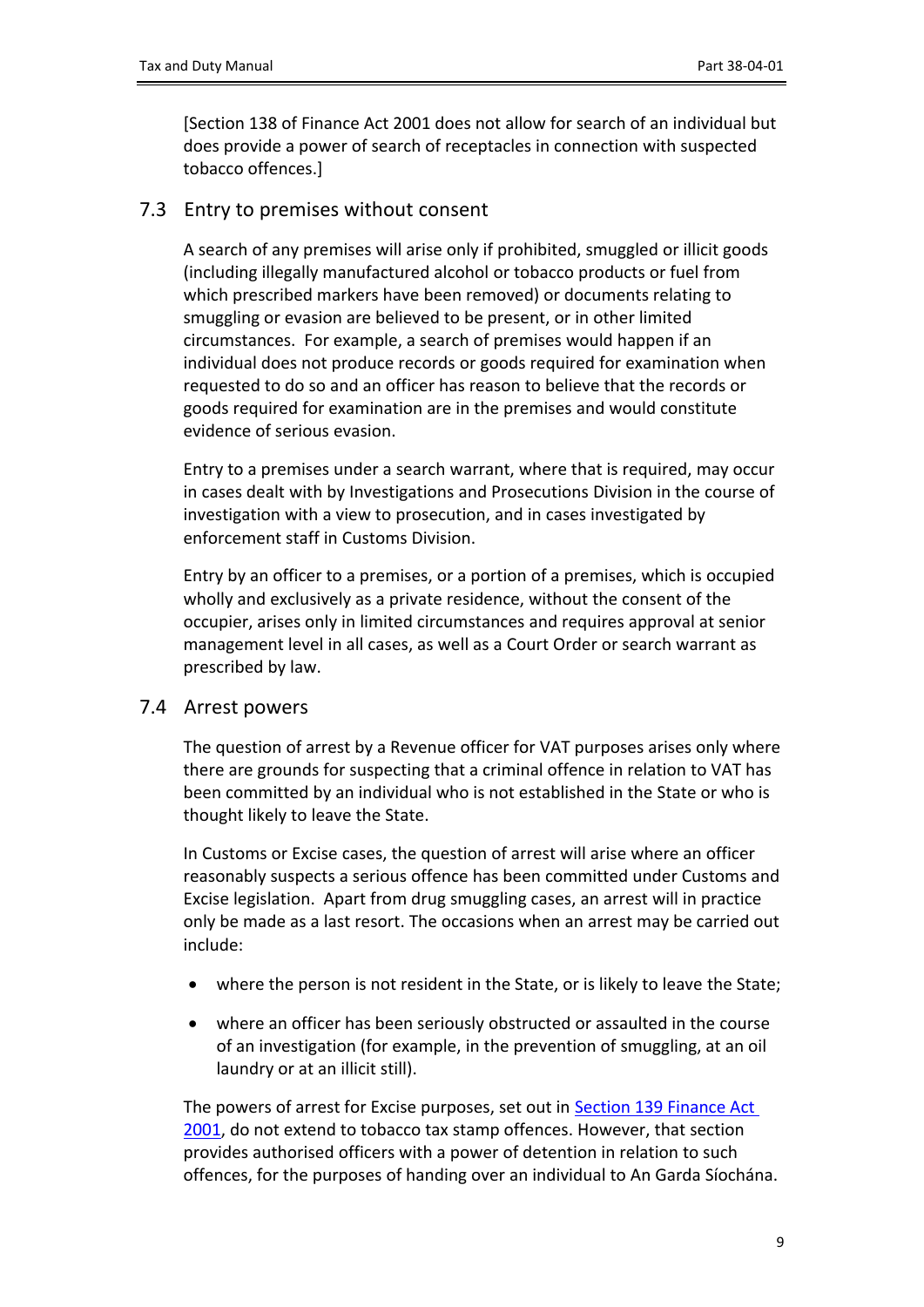[Section](http://www.irishstatutebook.ie/eli/2015/act/18/section/32/enacted/en/html#sec32) [32](http://www.irishstatutebook.ie/eli/2015/act/18/section/32/enacted/en/html#sec32) [Customs](http://www.irishstatutebook.ie/eli/2015/act/18/section/32/enacted/en/html#sec32) [Act](http://www.irishstatutebook.ie/eli/2015/act/18/section/32/enacted/en/html#sec32) [2015](http://www.irishstatutebook.ie/eli/2015/act/18/section/32/enacted/en/html#sec32) provides for the power of arrest in Customs matters.

### <span id="page-9-0"></span>8 Stopping motor vehicles and other conveyances

Revenue officers engaged in Customs or Excise duties may request a driver to stop a motor vehicle (including a container or trailer) where it is reasonably believed that the vehicle is carrying smuggled goods or excisable products. They may also request a vehicle to stop in order to check payment of Vehicle Registration Tax (see [section](http://www.irishstatutebook.ie/eli/2001/act/7/section/134/enacted/en/html) [134](http://www.irishstatutebook.ie/eli/2001/act/7/section/134/enacted/en/html) [Finance](http://www.irishstatutebook.ie/eli/2001/act/7/section/134/enacted/en/html) [Act](http://www.irishstatutebook.ie/eli/2001/act/7/section/134/enacted/en/html) [2001\)](http://www.irishstatutebook.ie/eli/2001/act/7/section/134/enacted/en/html). A vehicle may only be stopped by uniformed officers and clearly visible signs will be placed at appropriate intervals at the roadside. Inspection of the vehicle and goods will be carried out as quickly as possible. Officers may also request that boats, vessels, and other conveyances be brought to a halt for examination.

Revenue officers may engage in joint operations of this nature with members of An Garda Síochána.

[Section](http://www.irishstatutebook.ie/2015/en/act/pub/0018/sec0026.html#sec26) [26](http://www.irishstatutebook.ie/2015/en/act/pub/0018/sec0026.html#sec26) Customs Act 2015 provides for the power to stop conveyances and [Section](http://www.irishstatutebook.ie/2015/en/act/pub/0018/sec0027.html#sec27) [27](http://www.irishstatutebook.ie/2015/en/act/pub/0018/sec0027.html#sec27) Customs Act 2015 provides for the power to board and search conveyances for Customs purposes.

# <span id="page-9-1"></span>9 Removal of records

Whenever an officer removes records from a premises, the taxpayer will be given a list of the items taken (the list to be endorsed by the officer and by the taxpayer, where feasible). Where possible, the officer should indicate when the records are likely to be returned, but this may not always be feasible (for example, where the records are taken in the course of an investigation being carried out with a view to prosecution).

Where appropriate, for example when records have been removed and the taxpayer requires them for current trading purposes, copies of the records removed will be given to the taxpayer or, if required, the taxpayer will be given controlled access to the records removed.

Records removed will be returned to the taxpayer as soon as possible. If the records are required by Revenue for the purposes of legal proceedings, they will be returned after the proceedings are completed.

# <span id="page-9-2"></span>10 Requiring assistance from taxpayers and other persons

During Revenue visits, officers will normally direct requests for reasonable assistance - including information, explanations and documents - to the taxpayer or the person delegated by the taxpayer to deal with the officer. These requests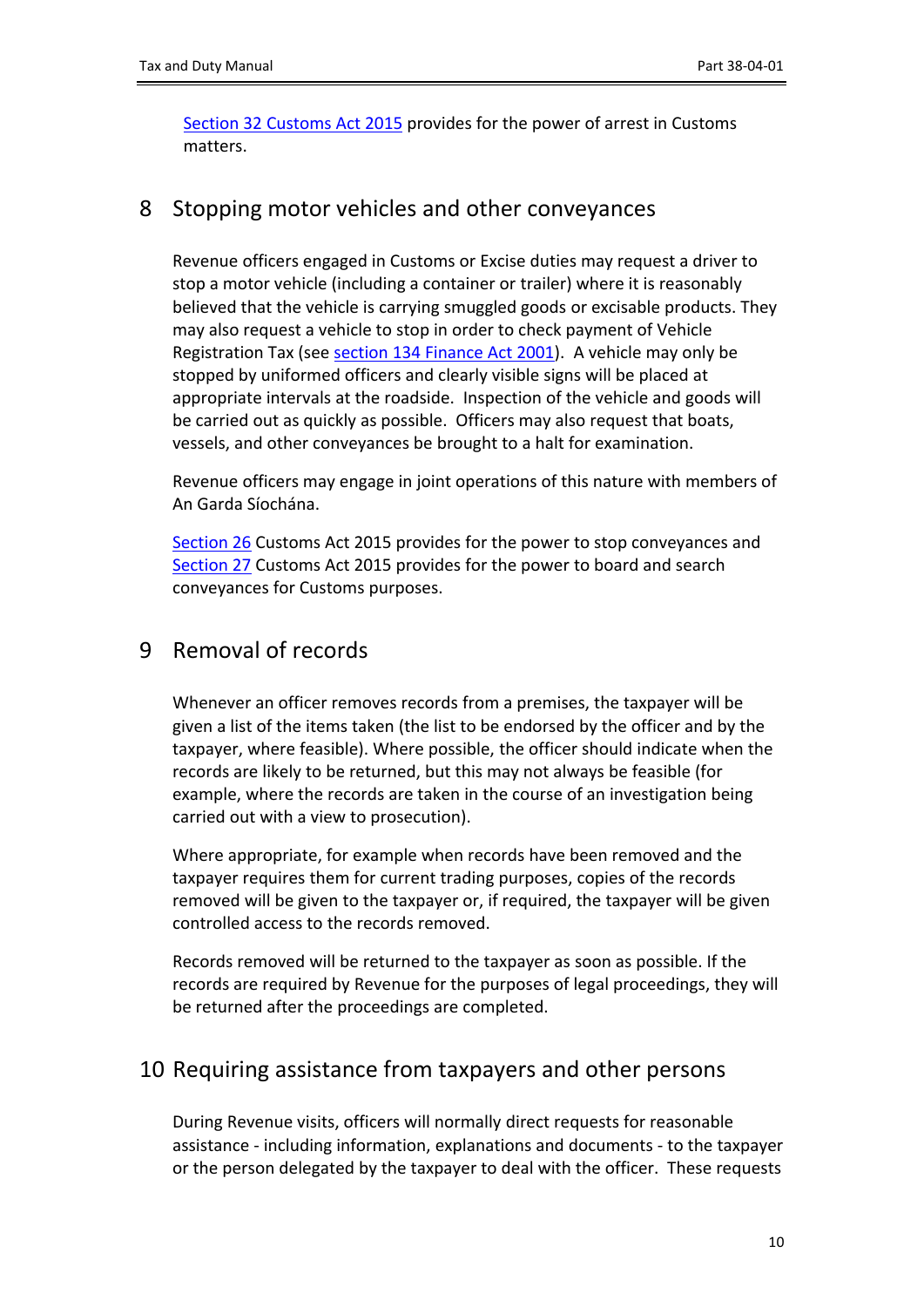are made in an informal manner on a co-operative basis. While officers have a statutory right to require reasonable assistance from taxpayers or other persons, they will consider a formal request only in circumstances when persons under enquiry refuse to comply with normal requests from officers.

If officers need to rely on their statutory power, they will clearly inform the persons concerned of this power. Please refer to [Section](http://www.irishstatutebook.ie/eli/1997/act/39/section/902/enacted/en/html) [902](http://www.irishstatutebook.ie/eli/1997/act/39/section/902/enacted/en/html) [TCA](http://www.irishstatutebook.ie/eli/1997/act/39/section/902/enacted/en/html).

Persons required to provide reasonable assistance will normally fall into the following categories:

- i. the company secretary, directors, senior executives or other person appointed to provide assistance to the Revenue officer, where the taxpayer is a company;
- ii. the taxpayer, where the taxpayer is not a company;
- iii. employees of the taxpayer, other than those mentioned specifically at (i). (When requiring assistance from employees in category (iii), officers may require assistance only in relation to employees' own emoluments, their own tax affairs or their functions in the operation of the business of their employer. Officers will not require assistance from such employees about the personal tax affairs of their employer or other persons.)

For persons other than those mentioned above, this power will only arise exceptionally and will be used only with the approval of senior officers nominated by the Revenue Commissioners for this purpose. Please refer to Tax and Duty Manual (TDM) [Part](https://www.revenue.ie/en/tax-professionals/tdm/powers/38-04-02.pdf) [38-04-02](https://www.revenue.ie/en/tax-professionals/tdm/powers/38-04-02.pdf) and the other manuals on Revenue powers for further information.

Other than for Customs or Excise purposes, where a customer may possess evidence regarding illegal activity, officers on visits cannot require assistance from members of the public who are on the premises to purchase goods or receive a service.

### <span id="page-10-0"></span>11 Garda assistance

Under Section 906 TCA, and certain Customs and Excise legislative provisions, officers may be accompanied by members of An Garda Síochána. This will normally arise only where circumstances suggest a Garda presence may be necessary, for example, if it is considered that an officer may be obstructed, or in cases involving smuggling of drugs or dangerous substances.